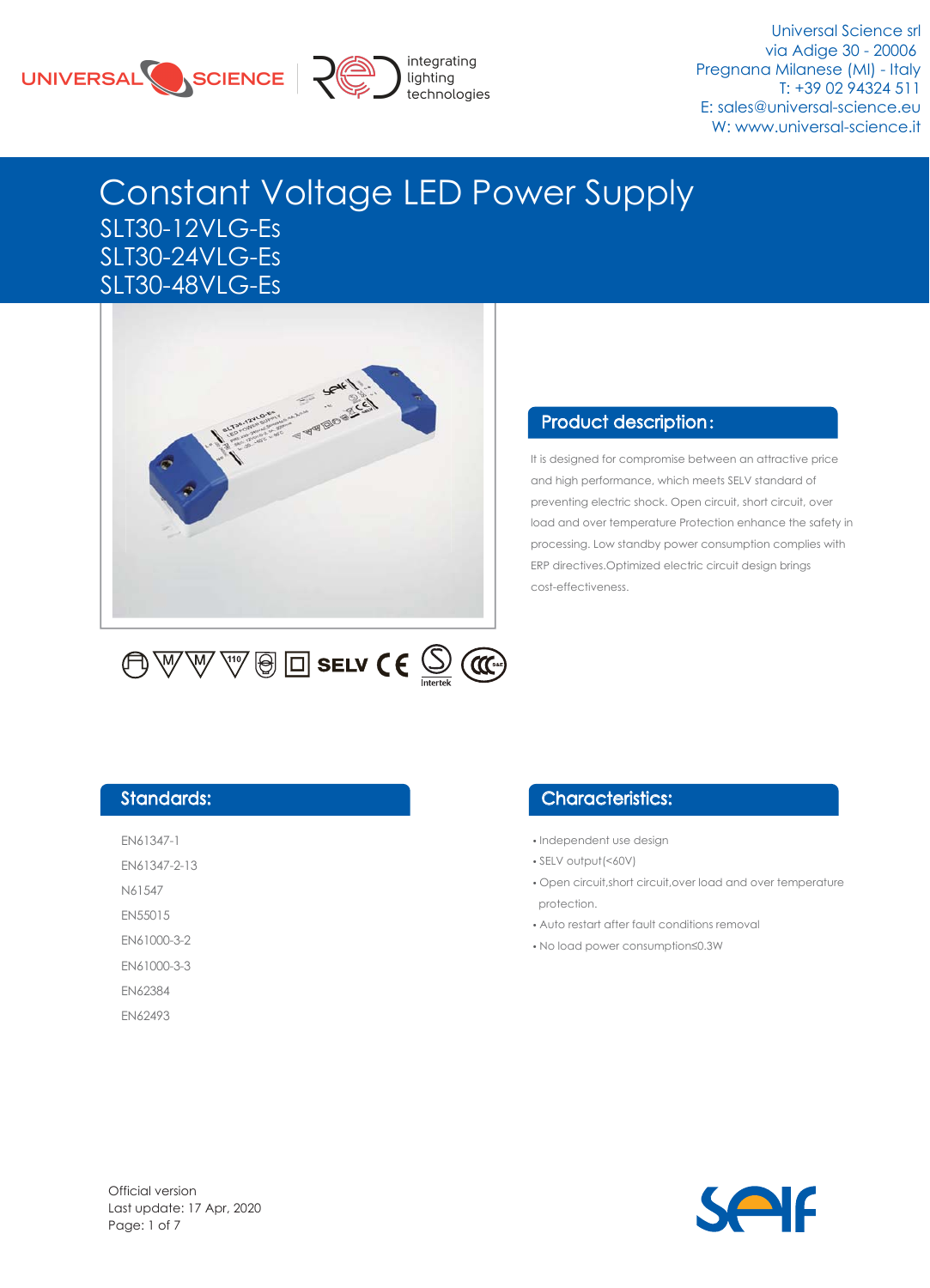## Specifications:

| Model               |                                           | SLT30-12VLG-Es                                                                                                                                                                                                                                                                                                                                                           | SLT30-24VLG-Es | SLT30-48VLG-Es |  |  |  |  |
|---------------------|-------------------------------------------|--------------------------------------------------------------------------------------------------------------------------------------------------------------------------------------------------------------------------------------------------------------------------------------------------------------------------------------------------------------------------|----------------|----------------|--|--|--|--|
|                     | turn on time(S) <sup>0</sup>              | 0.5                                                                                                                                                                                                                                                                                                                                                                      | 0.5            | 0.5            |  |  |  |  |
| Output              | output power(W) <sup>O</sup>              | 30                                                                                                                                                                                                                                                                                                                                                                       | 30             | 30             |  |  |  |  |
|                     | output votage(V)                          | 12                                                                                                                                                                                                                                                                                                                                                                       | 24             | 48             |  |  |  |  |
|                     | output voltage tolerance <sup>2</sup>     | $+/-5%$                                                                                                                                                                                                                                                                                                                                                                  | $+/-5%$        | $+/-5%$        |  |  |  |  |
|                     | ripple voltage(mV)                        | $200(Vp-p)$                                                                                                                                                                                                                                                                                                                                                              | 400(Vp-p)      | 800(Vp-p)      |  |  |  |  |
|                     | working current range(A)                  | $0 - 2.5$                                                                                                                                                                                                                                                                                                                                                                | $0 - 1.25$     | $0 - 0.625$    |  |  |  |  |
|                     | output safety rating                      | SELV                                                                                                                                                                                                                                                                                                                                                                     |                |                |  |  |  |  |
|                     | dimming interface                         | <b>No</b>                                                                                                                                                                                                                                                                                                                                                                |                |                |  |  |  |  |
|                     | dimming range                             | n/a                                                                                                                                                                                                                                                                                                                                                                      |                |                |  |  |  |  |
|                     | rated supply voltage(Vac)                 | 220-240                                                                                                                                                                                                                                                                                                                                                                  | 220-240        | 220-240        |  |  |  |  |
|                     | voltage range(Vac)                        | 198-264                                                                                                                                                                                                                                                                                                                                                                  | 198-264        | 198-264        |  |  |  |  |
|                     | line frequency(Hz)                        | 50/60                                                                                                                                                                                                                                                                                                                                                                    | 50/60          | 50/60          |  |  |  |  |
|                     | input current(mA)                         | 160                                                                                                                                                                                                                                                                                                                                                                      | 160            | 160            |  |  |  |  |
| Input               | input power(W) <sup>O</sup>               | 35.4                                                                                                                                                                                                                                                                                                                                                                     | 35             | 35             |  |  |  |  |
|                     | efficiency <sup>®</sup>                   | 84.0%                                                                                                                                                                                                                                                                                                                                                                    | 85.0%          | 86.0%          |  |  |  |  |
|                     | average efficiency <sup>O</sup>           | 80.0%                                                                                                                                                                                                                                                                                                                                                                    | 82.0%          | 83.0%          |  |  |  |  |
|                     | no load power consumption(W) <sup>0</sup> | 0.3                                                                                                                                                                                                                                                                                                                                                                      | 0.3            | 0.3            |  |  |  |  |
|                     | power factor <sup>®</sup>                 | 0.95                                                                                                                                                                                                                                                                                                                                                                     | 0.95           | 0.95           |  |  |  |  |
|                     | THD <sup>®</sup>                          | 20%                                                                                                                                                                                                                                                                                                                                                                      | 20%            | 20%            |  |  |  |  |
|                     | inrush current(lpk)                       | 16A/150uS                                                                                                                                                                                                                                                                                                                                                                | 16A/150uS      | 16A/150uS      |  |  |  |  |
|                     | input over voltage protection             | 320Vac, 1 hours.                                                                                                                                                                                                                                                                                                                                                         |                |                |  |  |  |  |
|                     | short circuit protection                  | In case of a short circuit on the secondary side, the ECG will switche off.                                                                                                                                                                                                                                                                                              |                |                |  |  |  |  |
| Protection          | over temperature protection               | ECG switchs off if the temperature reaches a certain degree.                                                                                                                                                                                                                                                                                                             |                |                |  |  |  |  |
|                     | over load protection                      | ECG works in pulsed light output mode.                                                                                                                                                                                                                                                                                                                                   |                |                |  |  |  |  |
|                     | automatic restart                         | After elimination of the fault condition the ECG will recover automatically.                                                                                                                                                                                                                                                                                             |                |                |  |  |  |  |
|                     | surge capacity                            | $L-N:1kV$                                                                                                                                                                                                                                                                                                                                                                |                |                |  |  |  |  |
|                     | Ta(C)                                     | $-2050$                                                                                                                                                                                                                                                                                                                                                                  |                |                |  |  |  |  |
|                     | Tc max. $(C)$                             | 90                                                                                                                                                                                                                                                                                                                                                                       |                |                |  |  |  |  |
| Ambient<br>and Life | nominal life-time(hrs)                    | 35'000@Tc=75C                                                                                                                                                                                                                                                                                                                                                            |                |                |  |  |  |  |
|                     | Storage Temperature(C)                    | $-3080$                                                                                                                                                                                                                                                                                                                                                                  |                |                |  |  |  |  |
|                     | ambient humidity range                    | 5%85%, Not condensing                                                                                                                                                                                                                                                                                                                                                    |                |                |  |  |  |  |
| Other               | weight(g)                                 | 200                                                                                                                                                                                                                                                                                                                                                                      |                |                |  |  |  |  |
|                     | dimensions (LxWxH)(mm)                    | 165×40×30                                                                                                                                                                                                                                                                                                                                                                |                |                |  |  |  |  |
|                     | casing material                           | Plastic                                                                                                                                                                                                                                                                                                                                                                  |                |                |  |  |  |  |
|                     | housing colour                            | Grey+Blue                                                                                                                                                                                                                                                                                                                                                                |                |                |  |  |  |  |
|                     | connecting method                         | <b>Terminal block</b>                                                                                                                                                                                                                                                                                                                                                    |                |                |  |  |  |  |
|                     | type of protection                        | <b>IP20</b>                                                                                                                                                                                                                                                                                                                                                              |                |                |  |  |  |  |
|                     | protection class                          | ClassII                                                                                                                                                                                                                                                                                                                                                                  |                |                |  |  |  |  |
| Note                | 1. At 230Vac, 50Hz, full load.            | 2. Tolerance:includes set up tolerance, line regulation and load regulation.<br>3. At 230Vac, 50Hz, full load. Refer to EFFICIENT Power Factor and THD curve graphs.<br>4. Calculate the model's average efficiency for each test voltage by testing at 100%, 75%, 50%, and 25% of<br>rated current and then computing the simple arithmetic erage of these four values. |                |                |  |  |  |  |

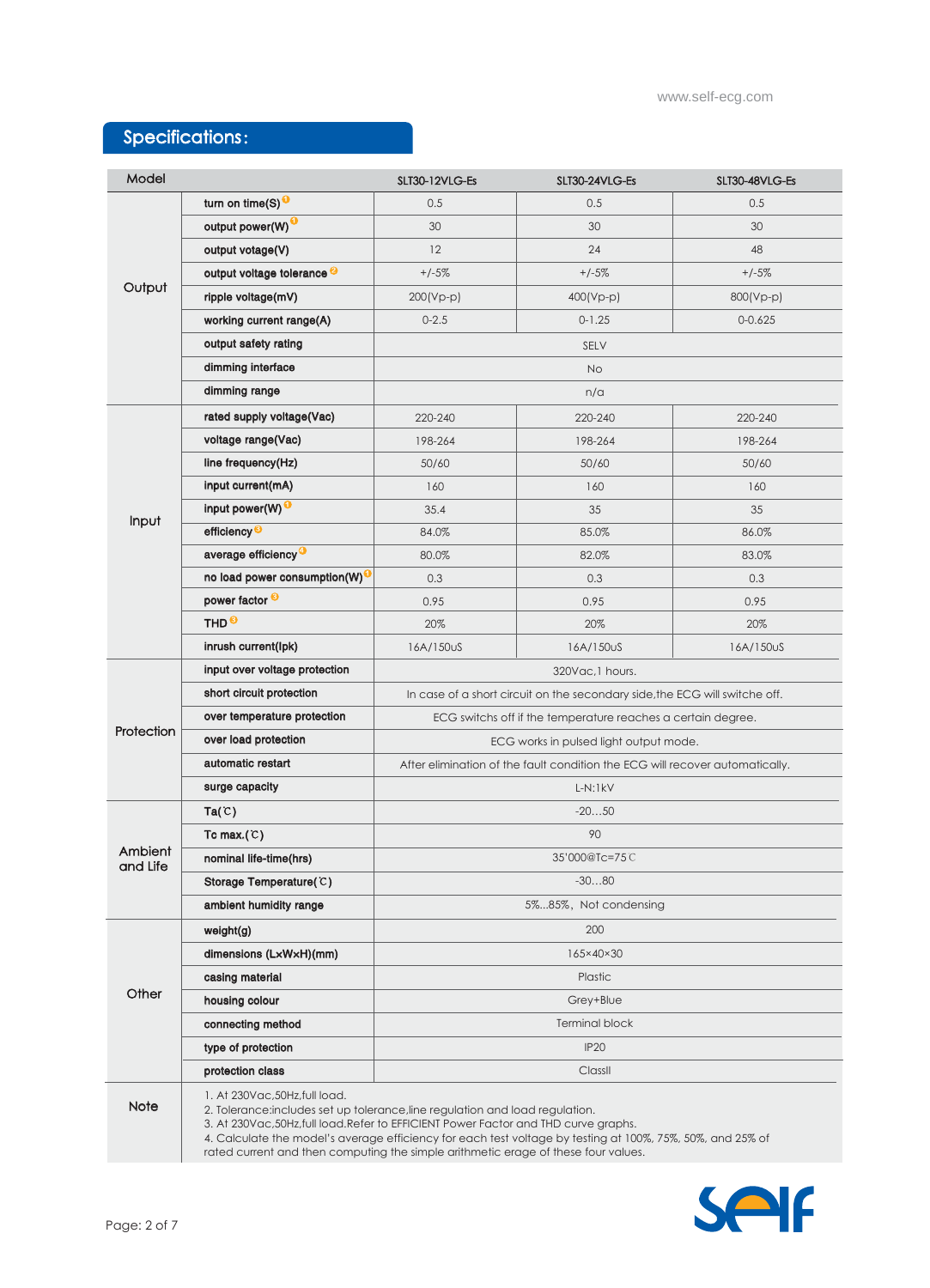

www.self-ecg.com

## Dimensions(mm):





## Wiring diagram:

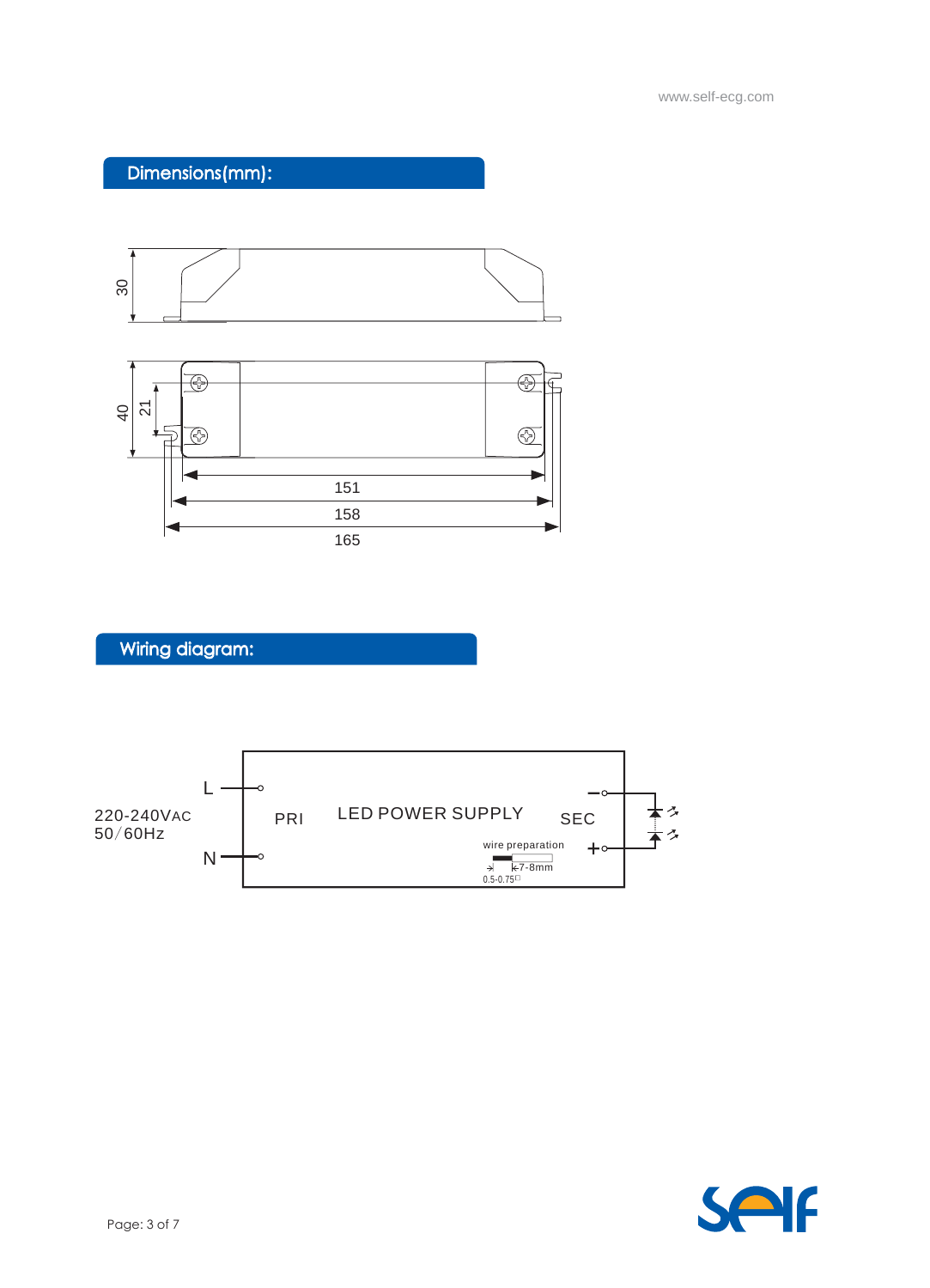### Electrical curves:

#### SLT30-12VLG-ES



note

For constant current power supply,"LOAD" means the percentage of the maximum rated output voltage. For constant voltage power supply,"LOAD" means the percentage of the maximum rated output current.

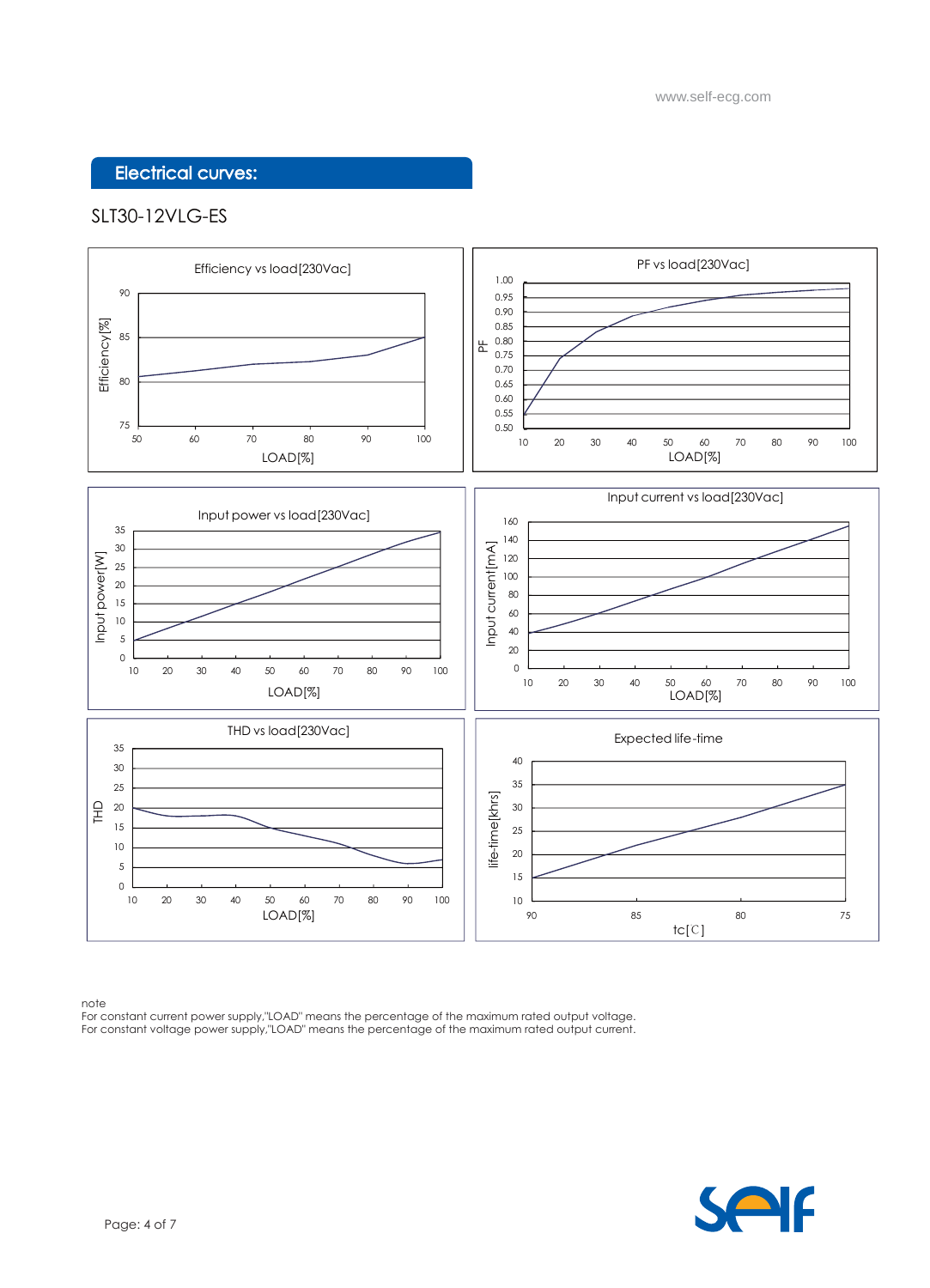### Electrical curves:

#### SLT30-24VLG-ES



note

For constant current power supply,"LOAD" means the percentage of the maximum rated output voltage. For constant voltage power supply,"LOAD" means the percentage of the maximum rated output current.

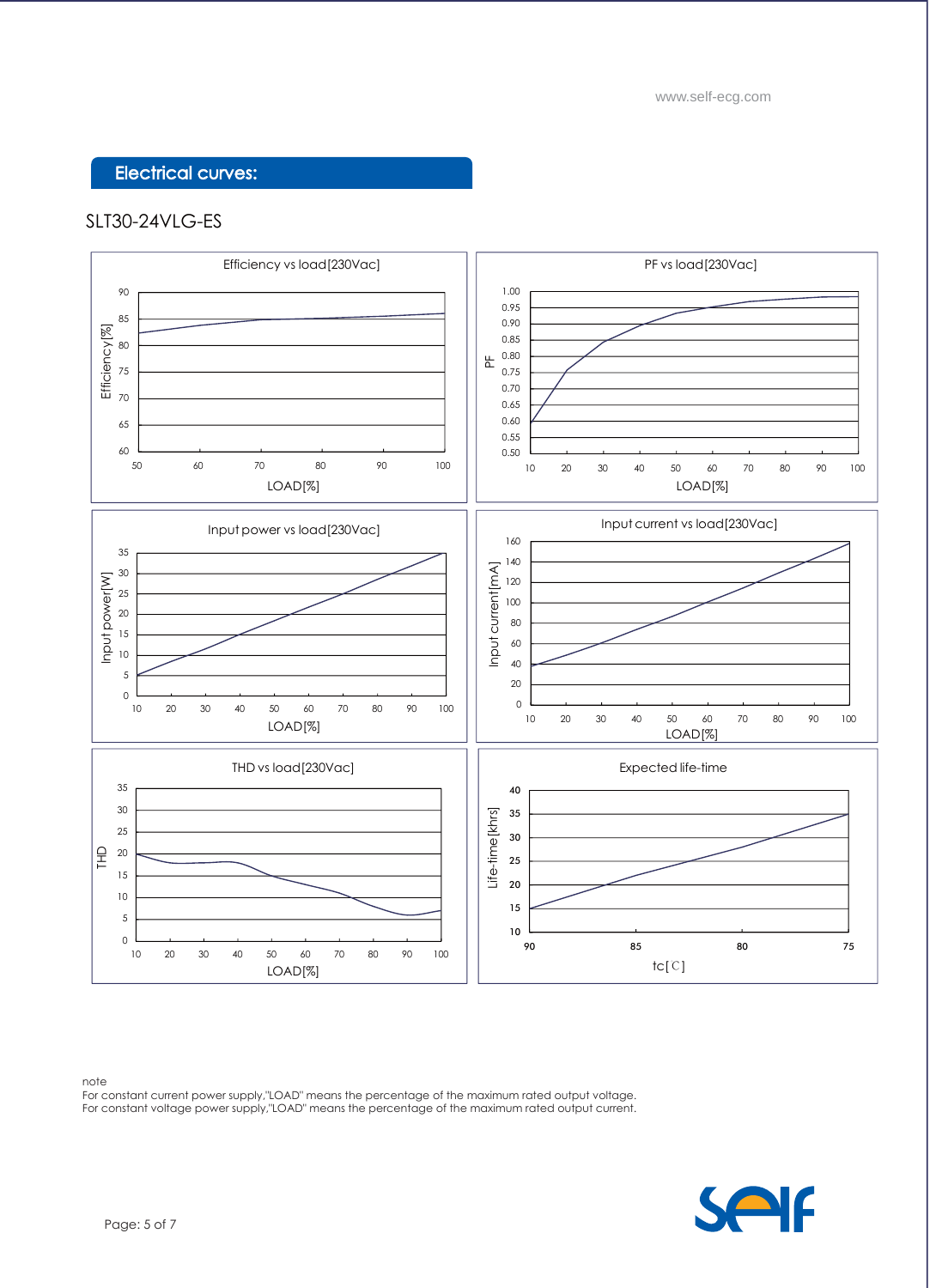### Electrical curves:

#### SLT30-48VLG-ES



note

For constant current power supply,"LOAD" means the percentage of the maximum rated output voltage. For constant voltage power supply,"LOAD" means the percentage of the maximum rated output current.